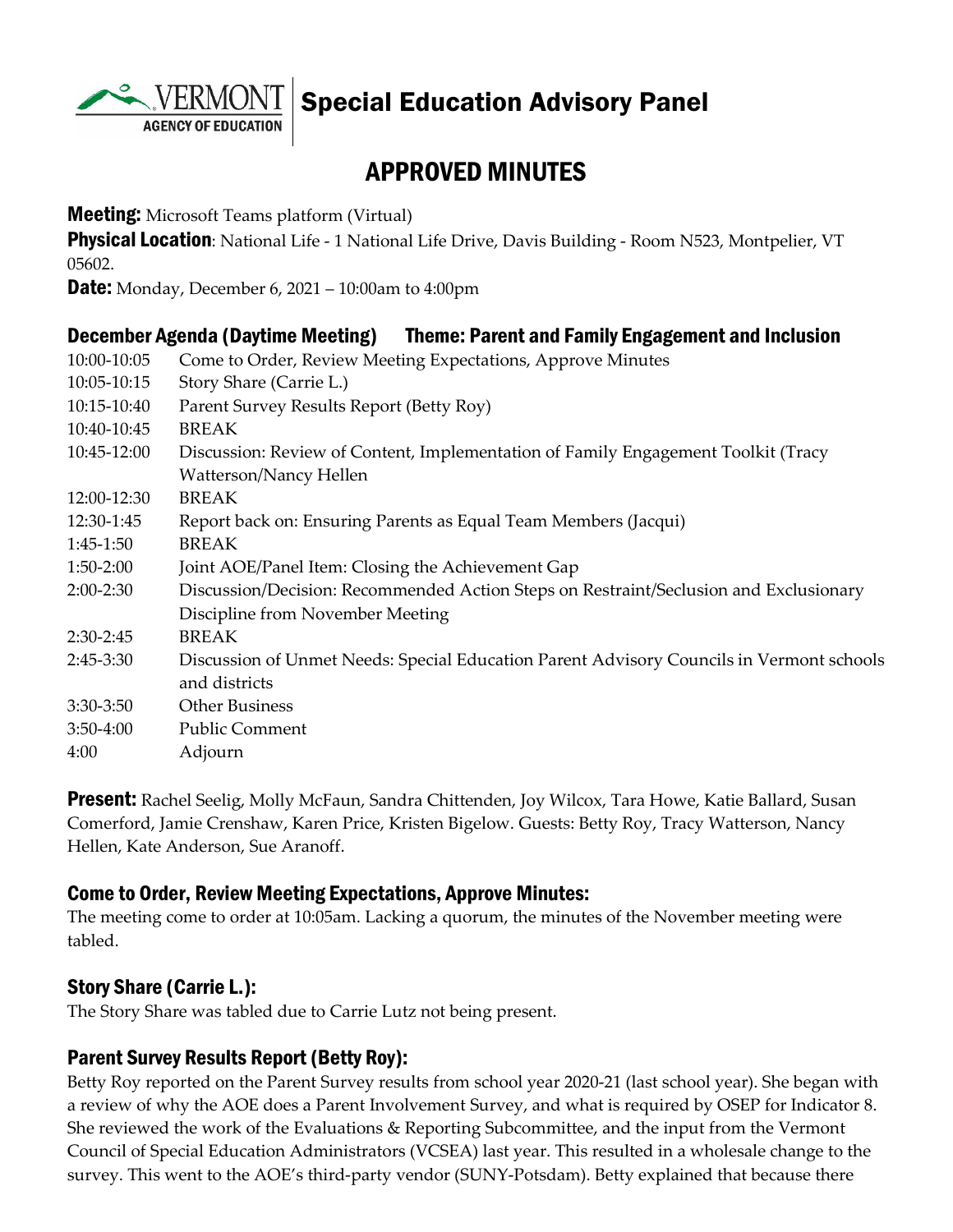were new questions and a new methodology, the AOE cannot compare apples to apples with past survey results. However, this survey gives us a new baseline.

Participants were provided the option to complete the survey on paper or online. Most completed the paper survey. There was also translation availability on request. Betty received some calls because people had questions about how to respond in COVID times.

Betty reported that we mailed 14,751 surveys in May, 13,549 reminders in June. The AOE received 1,596 surveys returned – a response rate of 10.8%. The is about average across the country. 7 responses were ineligible because they were returned blank, so in total there were 1,589 eligible responses. 1,268 of the surveys came back positive – a rate of 79.8%!

In terms of representativeness, Betty explained that non-with children were slightly under-represented (by - .68%) but this is small enough it is not reported as under-representation, because it is less than 3%. There were three areas where the representativeness did exceed the 3% threshold: Parents of students in the emotional disturbance category and students age 12-17 were under-represented. Parents of students ages 2- 5 years old were overrepresented.

Betty then described some highlights and lowlights in terms of which questions received the most positive and least positive responses. Betty will share this information to be circulated after the meeting. Betty will be working on the data for reporting out to the LEAs. They will share ideas for parent involvement, share with the monitoring team, and with the TA team for targeted follow up.

Discussion ensued on what more can be done to get the word out, ways to help LEAs facilitate involvement, and other people involved with families who may be able to help encourage survey response. Joy shared how important it is that we celebrate that the overall positivity rate is so. This is a really big positive that suggests a lot of families are getting what they need from special education. Tara asked that the results, especially around information sharing on transition, be shared with VR too. Joy also noted that there may be a breakdown in getting the information to special educators directly.

Nancy and Tracy from the VTmtss team also shared ideas – connecting with the family engagement liaisons in the schools, and someone in the supervisory union or in the schools who is their communication person, not relying solely on the special education directors to get the communication. They will follow up with Betty directly on some other logistics ideas

### Break

# Discussion: Review of Content, Implementation of Family Engagement Toolkit (Tracy Watterson/Nancy Hellen:

Rachel welcomed Tracy and Nancy to share on the Family Engagement Toolkit. Tracy started by giving an overview of VTmtss Framework, the five components, and the culture of continuous. She talked about the legislative requirement to have an MTSS system for both academic and behavioral (including SEL). She described the Field Guide that was revised a few years ago describing what MTSS should entail. The goal is to have most students have most of their needs met within core instruction.

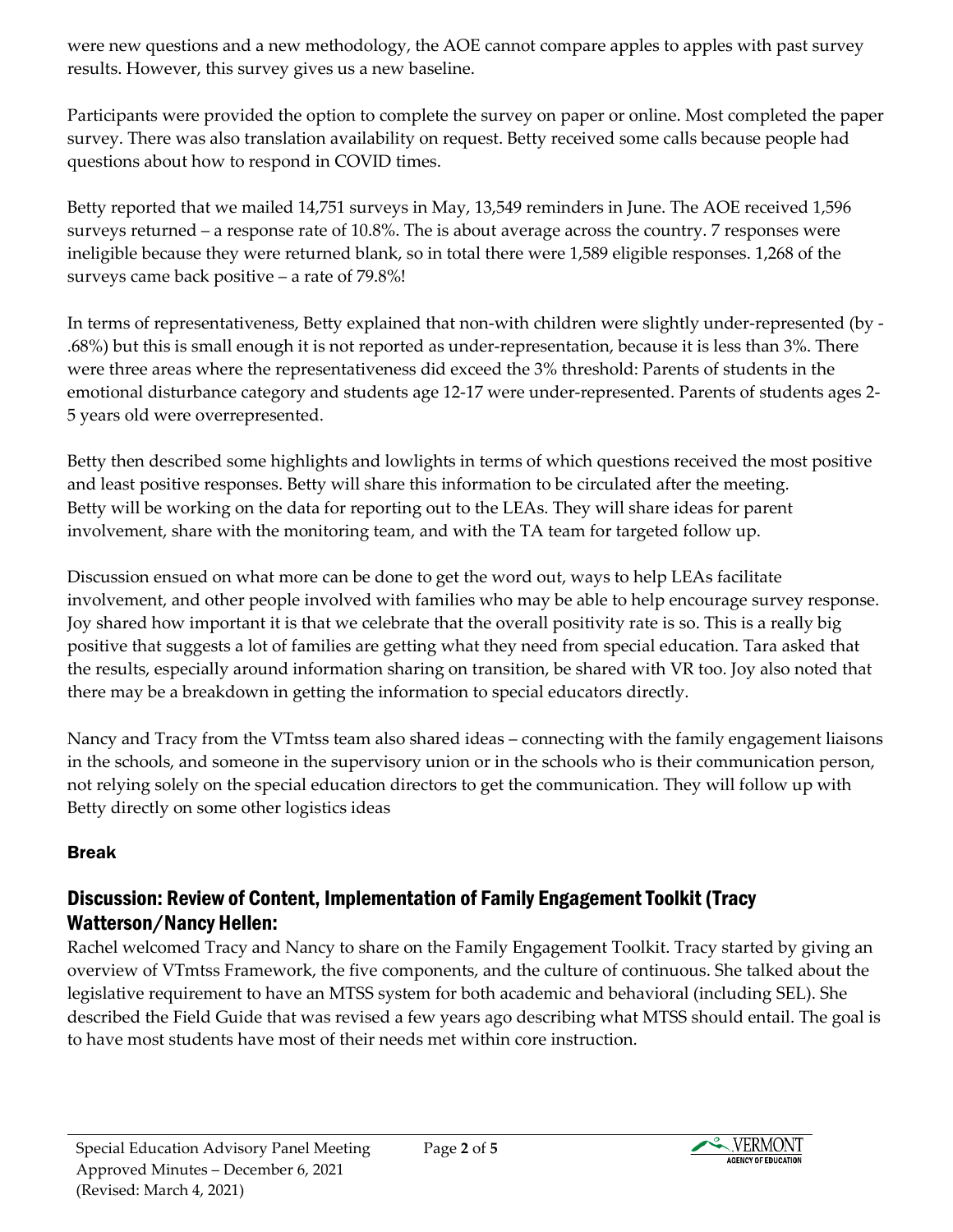She then focused in on the area of Effective Collaboration. It is not the only place that family engagement is part of the toolkit, but it is one of our principals of an MTSS system (Principal #8)]. There are decades of research on the impact of outcomes with good collaboration.

Next, Nancy described the content of the Parent, Family and Community Engagement Webpage. She also explained it is updated 4 times per year, and she is happy to take suggestions about additional suggestions for what can be included on that.

Katie asked whether there are resources for Special Education Parent Advisory Councils, such as the materials from New Jersey on those family/parent council. Nancy explained it is not currently on the website, but it is something we could suggest for the future. Rachel advised this is also an agenda item for later today.

Nancy then explained what is in toolkit and the self-assessment. She walked us through the different parts of the self-assessment and how it fits into the model of continuous improvement. The toolkit does explain the legal requirements of IDEA, ESSA and Title I. Then it goes into the core principles of family engagement: (1) Creating a welcoming environment; (2) Building effective two-way communication, supporting the success of students; (4) sharing power & responsibility; (5) partnering with the community; (6) providing equity and access; and (7) Ensuring sustainability.

We reviewed the practices to ensure meaningful participation in IEP teams. Rachel shared a few we have discussed before, and then Nancy shared the full document. The full document will be circulated to the full panel for discussion about additional best practices that could be included in the future.

#### Break

The panel adjourned for 30 minutes at 12:00. Prior to this break, it was agreed Rachel would email the full panel about the changed afternoon schedule because Jacqui is sick and unable to participate.

The panel came back to order at 12:30, several additional panel members arrived, and a quorum was achieved

## Report back on: Ensuring Parents as Equal Team Members (Jacqui)

This item was tabled.

## Joint AOE/Panel Item: Closing the Achievement Gap

This item was tabled.

## Discussion/Decision: Recommended Action Steps on Restraint/Seclusion and Exclusionary Discipline from November Meeting:

Rachel shared the draft letter she put together based on our conversation on these issues at the November meeting. Everyone took time to review the draft again. Panel members asked that (1) the letter be amended to include another story of restraint/seclusion/exclusionary discipline, (2) that a sentence be added about the resulting trauma of restraint/seclusion; (3) that the data collection section emphasize the need to share information about when restraint/seclusion/exclusionary discipline is used with all IEP team members, and that parents should receive an end of year report that shows all the restraint, seclusion, suspension, and other PBIS information in one place; (4) that the changes in practice section include a recommendation to

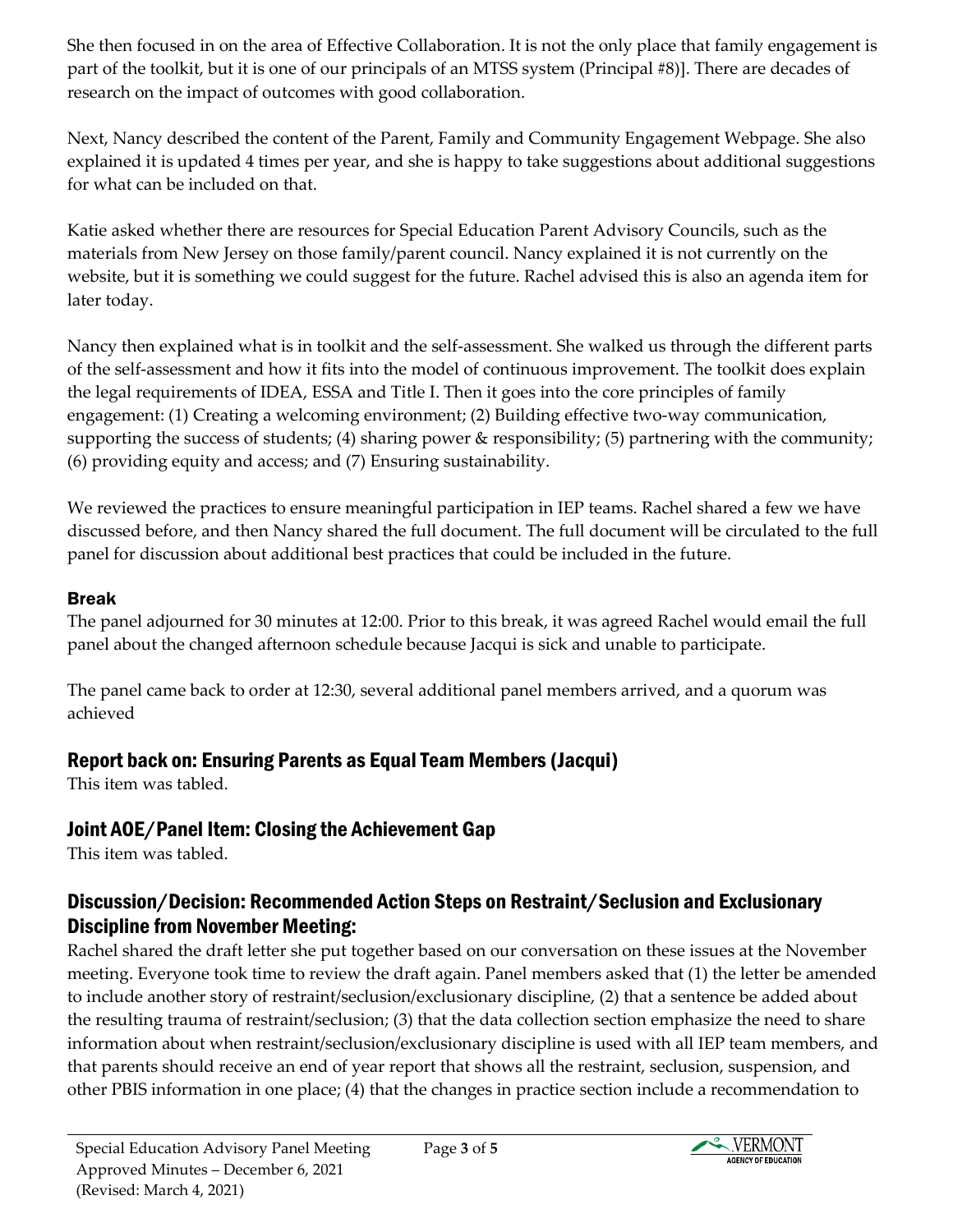require cameras in seclusion rooms; (5) that a parent assessment be created with SEAP input to get better baseline information on the scope of these practices.

Katie Ballard moved to approve letter as amended with Rachel completing drafting, Susan Comerford seconded. Eight panel members voted in favor of the motion, none opposed the motion, one abstained.

Rachel will send the letter to Jacqui, Chris Case, Tracy Watterson, and Kate Anderson with an invitation to participate in a future meeting on this topic. The panel will decide at a future meeting whether to send a copy of the letter to the House and Senate Education committees

### Discussion of Unmet Needs: Special Education Parent Advisory Councils in Vermont schools and districts:

Rachel invited Katie Ballard to share about Special Education Parent Advisory Councils. Katie shared that she, Sandra, and another parent who is also a graduate of the Leadership Institute have been working on developing a SEPAC in their school district. This is supported by the School Board and the District's LEAs. They have gotten input and resources from Massachusetts and New Jersey where every district must have a SEPAC. Katie shared about the application process, the number of interested applicants (parents, students, and educators), the support the district has provided, and the plan for their first year of operation. She also shared that other LEAs have reached out to her district's LEAs for more information.

Katie explained that the benefit to having SEPACS is that they create an avenue of communication for intentional, positive, and systematic feedback and collaboration. They are intended to make sure parents have direct input into Unmet Needs, provide input on policy being developed or in place, discuss changes or feedback on current policy and procedures, be involved in training with the SD while working on disability-related trainings in professional development opportunities. In other states, they also hold monthly parent training sessions, or invite agencies or other groups who support parents.

Katie offered to share materials on SEPACs. Susan and Molly both requested those materials. Katie will share them. If other panel members are interested in receiving information on SEPACs, they should contact Katie.

Jamie requested we get updates about the progress in EWSD. Rachel will put this on future agendas every other month. Rachel will also invite Erin Maguire from EWSD to come to a panel meeting and share her perspective on the SEPAC. There was also discussion about supporting or sponsoring a webinar in the fall to share lessons learned from the EWSD SEPAC, and to invite the New Jersey Parent Center to participate, as they have been supporting SEPACs there for many years.

Katie shared that there is likely to be a bill introduced regarding SEPACs, similar to what there is in Massachusetts and New Jersey. Rachel shared that per our legislative policy, the Executive Committee will monitor this legislation. Karen shared that having a statute is part of what makes SEPACs or SEPAGs successful in other states.

Suzy suggested an annual parent summit to facilitate dialogue among parents, not just presentations to parents, to develop peer relationships across the state.

The consensus was that this should be an area of ongoing discussion, and we should return to the question of whether this is an area of unmet need where we have recommendations in the Fall.